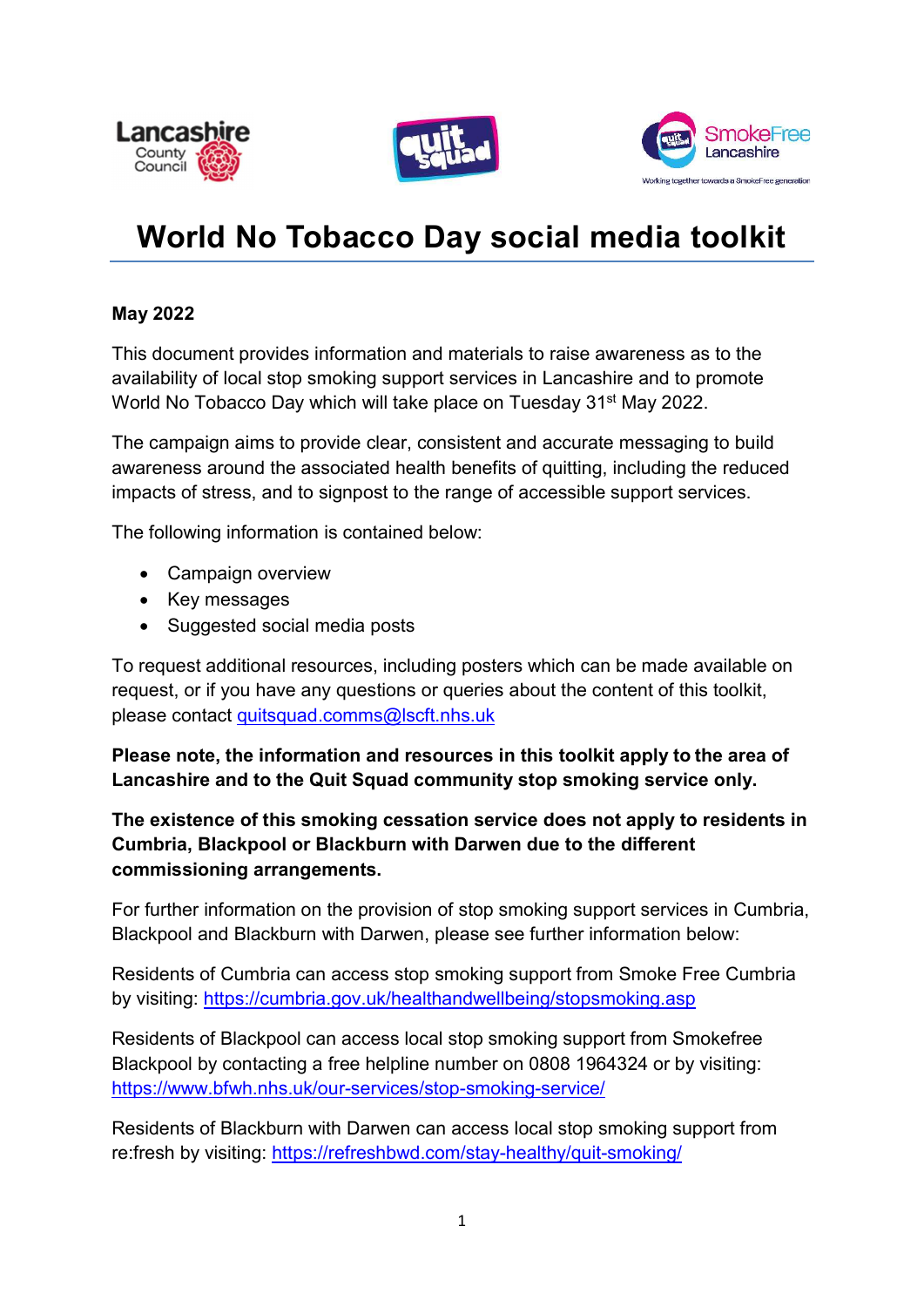## KEY MESSAGES

#### Overarching core messages

- In Lancashire, Quit Squad is a dedicated smoking cessation service who provide specialist advice and support.
- The Quit Squad stop smoking service has specially trained advisors who are friendly, approachable and will not judge you.
- They provide 12 weeks of support and advice to help people to stop smoking including information on coping with triggers, habits, stress and weight gain.
- There are a variety of different products available on prescription to aid quitting. Treatments are free if you do not pay for prescriptions.
- Local residents can access the service directly by using the Freephone number 0800 328 6297 (Office hours 9:00am – 5:00pm, Mon - Fri ), registering at https://bit.ly/3N2IcAg or accessing 24/7 stop smoking support via the My Quit Route app.
- Referrals from GP practices, practice nurses, other health professionals and hospitals are also accepted. Forms are available on request.
- Pregnant women can access 24/7 stop smoking support to quit during pregnancy by downloading the Quit for Us app.
- Make a #SmokeFreePromise at https://bit.ly/39U7KRV to keep your home or car smokefree.
- There is a lot of support available to help you to stop smoking and getting the right support can boost your chances of success by up to 3 times.
- There has never been a more important time to quit.

## Specific messages to support improved health

- Quit smoking medications can double your chances of quitting for good.
- 20 minutes after quitting, your pulse rate returns to normal and your heart works less hard.
- After 48 hours, your lungs are clearing of mucus and you can smell and taste better.
- After 72 hours, your breathing becomes easier and you feel more energetic
- If you can stop smoking for 28-days, you are 5 times more likely to stay smoke free for good.
- After 3 9 months, your lungs are working 10% better and you are coughing less.
- After 1 year, your risk of a heart attack halves and research shows you're likely to feel happier.
- 10 years, the risk of lung cancer falls to half that of a smoker
- 15 years, risk of heart attack falls to the same as someone who has never smoked.
- Research found that smokers who quit for 6 weeks or more are happier and experience less anxiety and depression than those who continue to smoke.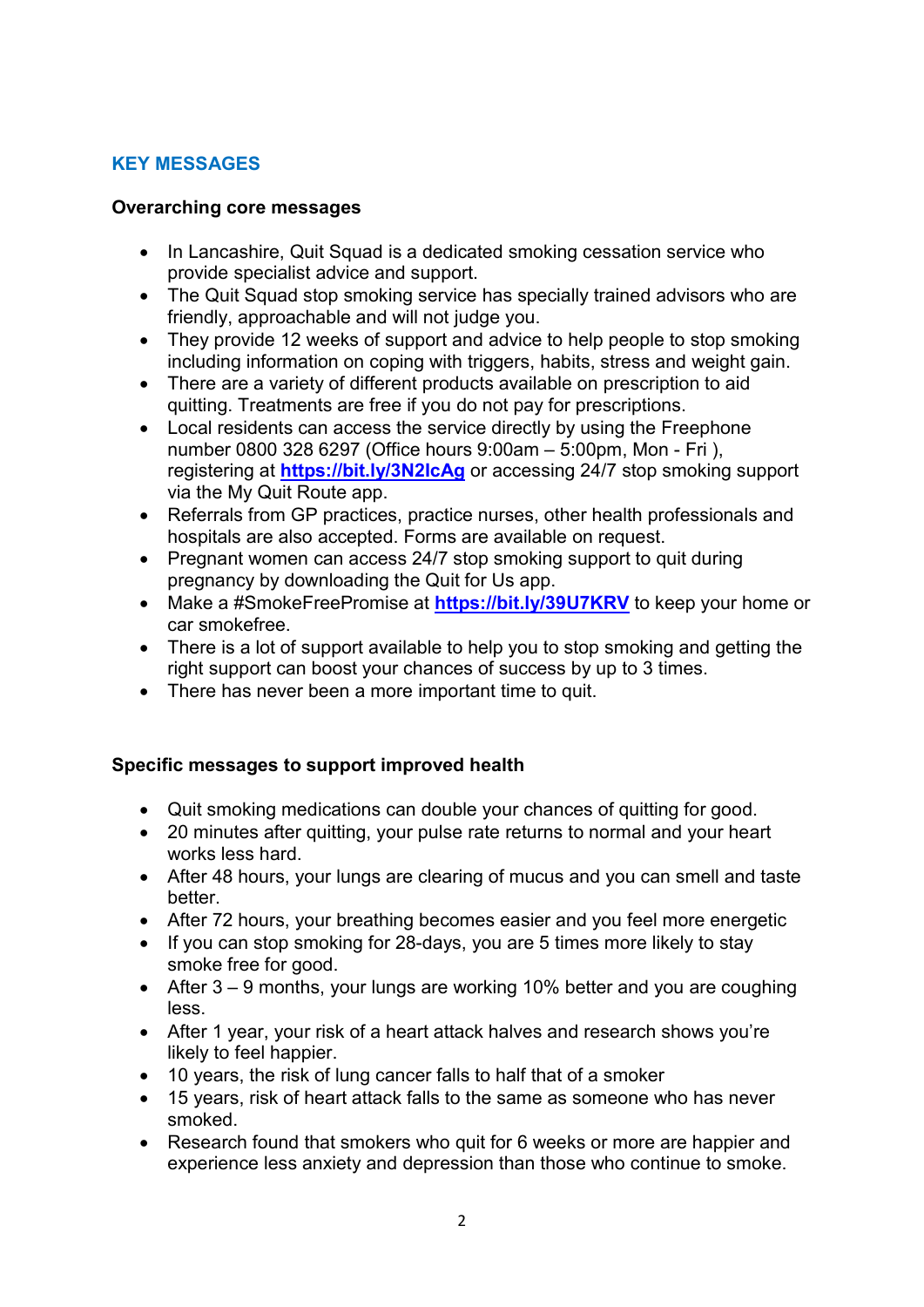## Environmental information sources:

https://ash.org.uk/wp-content/uploads/2019/10/Tobacco-Environment.pdf

https://www.gov.uk/government/news/government-explores-next-steps-to-clean-uptobacco-litter-in-england

# SOCIAL MEDIA POSTS AND ARTWORK

You can download the ASH World No Tobacco Day Communications Toolkit at https://ash.org.uk/wp-content/uploads/2022/05/World-No-Tobacco-Day-toolkit-FINAL.pdf

Below are some examples of suggested social media posts for Facebook, Twitter and Instagram that should be used when communicating with audiences about the campaign.

Please use the copies below for promotion via social media channels alongside the accompanying artwork (see links below)

## My Quit Route

https://drive.google.com/drive/folders/1wrjBmIsvLeas8MNWeWtg18Te0wncyd5?usp=sharing

## Connect with Quit Squad

https://www.quitsquad.nhs.uk/connect-with-quit-squad-

## SmokeFree Lancashire

https://drive.google.com/drive/folders/1DJg2LdIcqIhQ8aHWN9H5enge-Cn5IyBn?usp=sharing

## For use on Facebook, Twitter and Instagram:

| <b>Suggested posts</b>                                                                                  | <b>Suggested image</b> |
|---------------------------------------------------------------------------------------------------------|------------------------|
| <b>△</b> Cigarette filters are the most commonly                                                        | Betty Bee Earth or     |
| littered item in England.                                                                               | SmokeFree Spaces logo  |
| $\vert \cdot \vert$ They litter our streets and pollute our rivers<br>and oceans.                       |                        |
| ■ Help improve your environment and make a<br>promise to keep it smokefree at<br>https://bit.ly/39U7KRV |                        |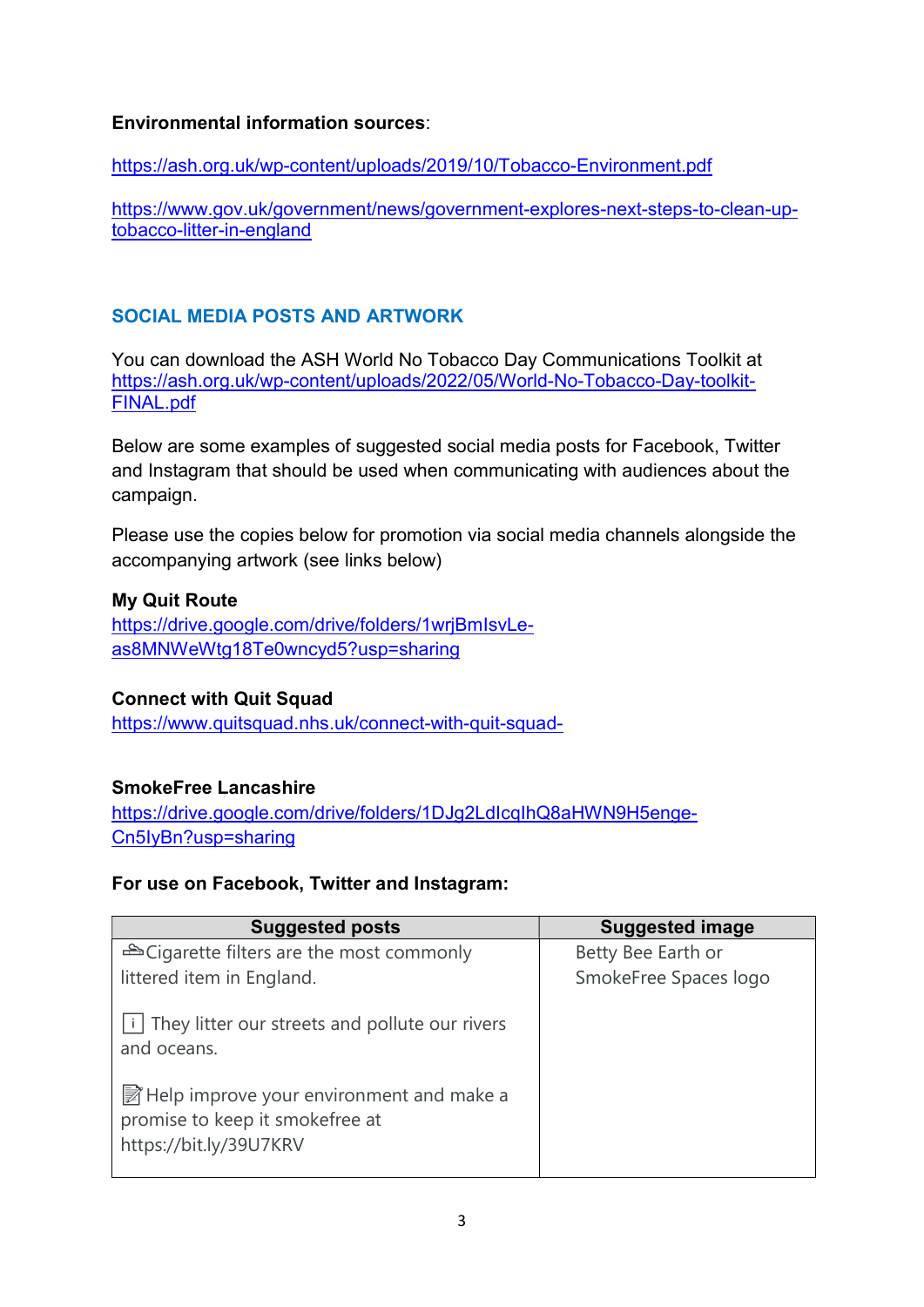| #WorldNoTobaccoDay                                                                                                                                                                                                                                                                            |                                           |  |
|-----------------------------------------------------------------------------------------------------------------------------------------------------------------------------------------------------------------------------------------------------------------------------------------------|-------------------------------------------|--|
| Help improve your environment and protect your<br>children and young people from exposure to<br>direct, second-hand and third-hand smoke.<br>Promise to keep your school SmokeFree<br> → https://bit.ly/39U7KRV<br>Ready to #stopsmoking? Register<br>now <sup>1</sup> https://bit.ly/3N2IcAg | SmokeFree Schools illustration<br>or logo |  |
| #WorldNoTobaccoDay                                                                                                                                                                                                                                                                            |                                           |  |
| $\blacktriangleright$ Take that first step towards improving your health.                                                                                                                                                                                                                     |                                           |  |
| The benefits of quitting smoking are immediate: https://youtu.be/qAfrEYCGP8g                                                                                                                                                                                                                  |                                           |  |
| #ConnectwithQuitSquad  - https://bit.ly/3N2IcAg                                                                                                                                                                                                                                               |                                           |  |
| #WorldNoTobaccoDay                                                                                                                                                                                                                                                                            |                                           |  |
| 쏍 The My Quit Route app offers expert guidance<br>and help to quit smoking that can be accessed<br>24/7, whenever it's needed.                                                                                                                                                                | My Quit Route QR code                     |  |
| Improve your health. Download now at $\Box$<br>www.myquitroute.com                                                                                                                                                                                                                            |                                           |  |
| #WorldNoTobaccoDay                                                                                                                                                                                                                                                                            |                                           |  |